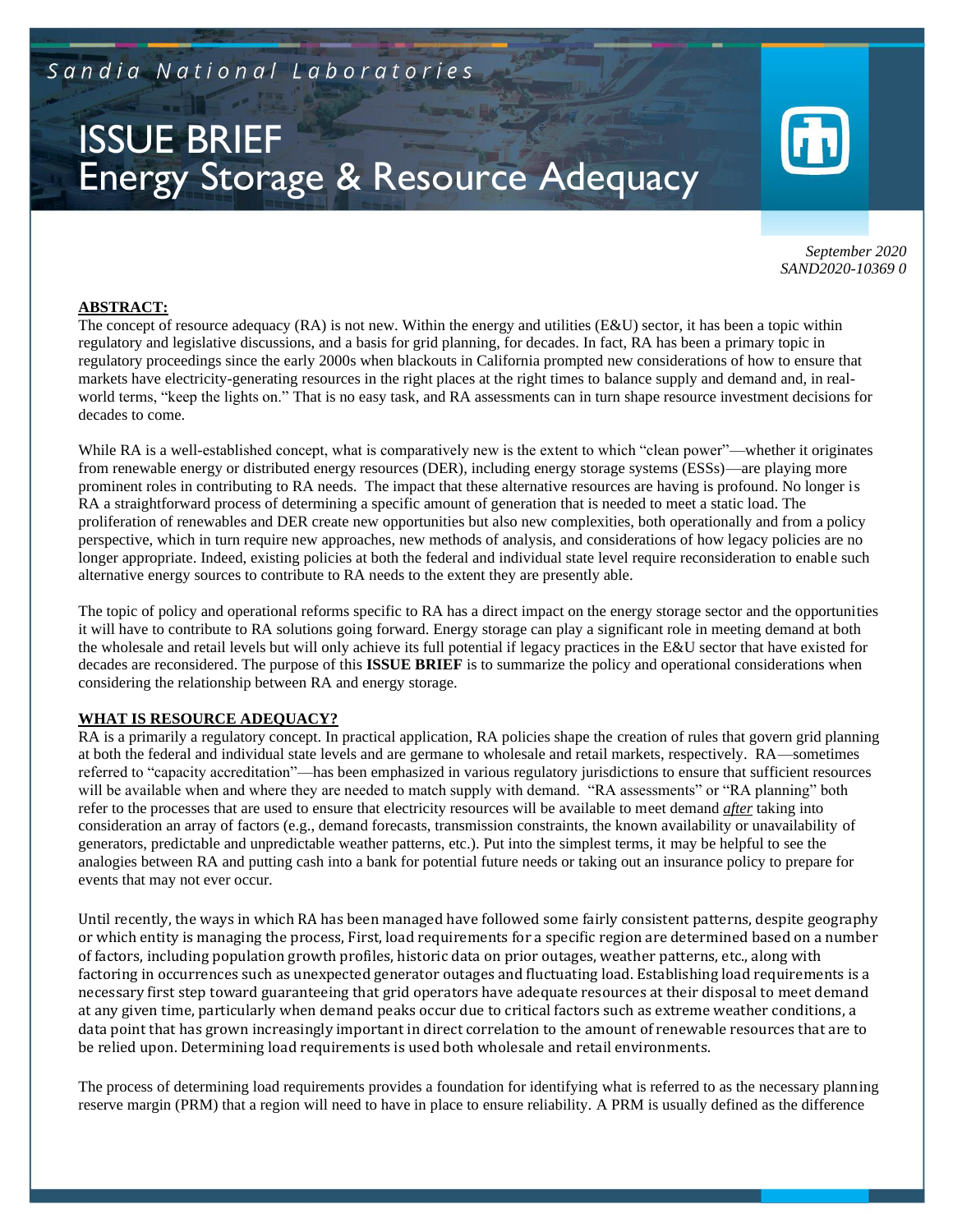between available capacity and peak demand, with peak demand used as the high-end estimate of load forecasts. A PRM is used to determine the amount of generation supplies that will be needed (and be available) to meet expected demand in specific time periods. When paired with various forms of modeling and probabilistic analysis, calculating a PRM has been an industry standard used by grid planners for decades. It is typical to see regions establish a PRM in the range of 15 to 18 percent, which acts as a safety net over forecasted demand.

Determining load requirements and reserve margins is a complex process, and usually relies upon a suite of modeling tools that can run thousands of hourly scenarios with differing impact considerations. Despite varying levels of complexity, the most significant variables that are used to simulate real-world conditions and determine RA needs are weather patterns, load forecasts, and generation outages. These variable inputs are modeled under numerous hypothetical scenarios to ultimately determine the necessary reserve margins that form the foundation for subsequent RA policies. Grid planners have often forecasted reserve margins based on peak load scenarios, operating on the assumption that procuring supplies needed to meet the highest levels of anticipated load is the simplest way to ensure RA requirements.

Regardless of the calculation methodology that is used, once the load requirements and PRM are established, grid operators enter into binding contracts with electricity suppliers, often with terms that can run years into the future. These contracts obligate suppliers to provide needed resources that can be called upon on a moment-by-moment basis. In vertically integrated, nonrestructured markets, a regulated investor-owned utility (IOU) typically has the responsibility of securing the required supplies to meet the load requirements for the regions in which they are the designated load serving entity (LSE). In restructured, competitive markets it is typically a regional transmission operator (RTO) or independent system operator (ISO) that engages in contracts with suppliers, or otherwise secures necessary resource through a centralized auction platform. In either scenario, the process of securing required supply is referred to as RA planning.

Traditionally, RA planning has been driven by economic considerations. In other words, when determining the resources that will be needed to provide the required reserve margins, such planning decisions have usually been based on the lowest-cost bid submitted by energy suppliers. Using cost as the primary metric has also enabled comparisons between supply solutions and other reliability initiatives such as upgrades to distribution and transmission (D&T) infrastructures.

## **HOW ARE RA MARKETS REGULATED?**

Both federal and state regulators have a role in the regulation of RA and RA-related issues. The line between jurisdictional oversight can often seem unclear because multiple entities facing regulatory oversight from distinct agencies are potentially involved. In a vertically integrated scenario, which was the norm prior to the emergence of restructuring that took place in the late 1990s / early 2000s and is still in place in some regions of the U.S., as noted above typically IOUs have responsibility to either self-supply or procure sufficient resources from other suppliers, and those decisions are regulated by a state public utility commission (PUC).

Within state regulatory environments, procurement of resources typically occurs through bi-lateral contracts established between the IOU/LSE and the supplier, if the IOU/LSE is unable to fully self-supply. Again, these contracts require approval from the state PUC. RA can also be addressed in other regulatory proceedings, including the review of integrated resource plans in which IOUs articulate detailed plans to secure adequate resources, often a decade in advance. The important point here is that, in those environments in which IOUs are vertically integrated and maintain responsibility for procuring adequate supplies to meet demand, state-level regulatory oversight remains primary.

At the federal level, as a central part of the restructuring process that has occurred in many areas of the U.S., wholesale markets were formed on a regional basis.<sup>1</sup> These regional wholesale markets, regulated by FERC and managed by RTOs/ISOs, were created to enable markets for wholesale transactions whose initial purpose was to maximize revenue opportunities for energy suppliers and in that sense originated as "energy markets." In other words, economics were the original catalyst for the RTO markets and managing reliability or RA planning was not the original focus. Considerations of reliability and the creation of capacity markets (discussed below) came after the initial formation of the ISOs/RTOs.

<sup>&</sup>lt;sup>1</sup> FERC Order 2000, issued in December 1999, laid out the general principles around which RTOs should be developed. The Order also outlined four minimum characteristics for RTOs: 1) Independence from market participants; 2) Appropriate scope and regional configuration; 3) possession of operational authority for all transmission facilities under RTO control; and 4) exclusive authority to maintain short-term reliability of the grid. Functions of RTOs were also established in FERC Order 2000 as follows: tariff administration and design; congestion management at the wholesale level; market monitoring; and responsibility for planning and expanding facilities under its control.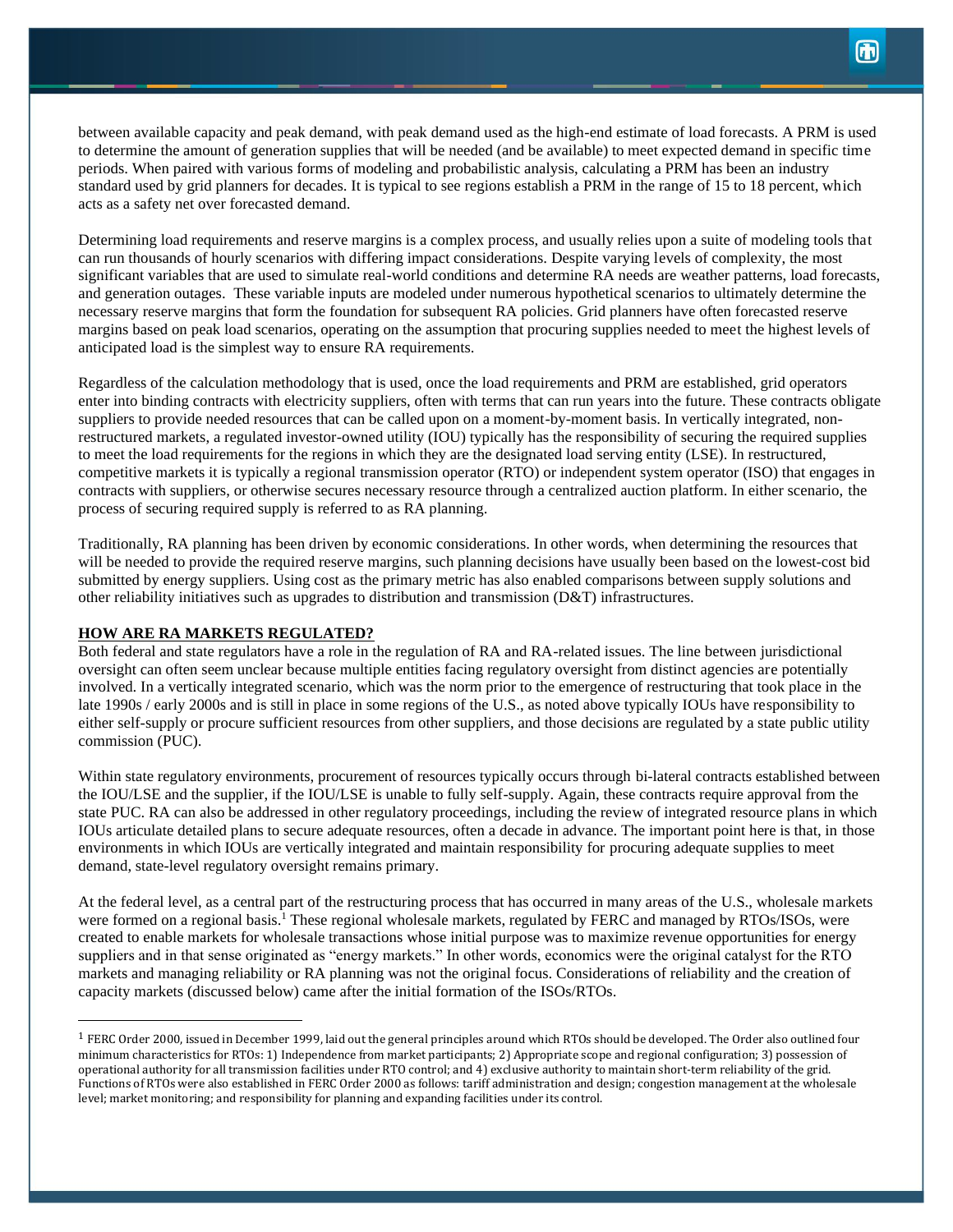There are nine ISOs/RTOs operating in North America, and seven in the U.S.<sup>2</sup> RTOs and ISOs are similar but also have important differences; typically an RTO coordinates, controls, and monitors a multi-state electric grid, whereas an ISO typically coordinates, controls, and monitors the operation of the electrical power system within one state (there are exceptions, namely the New England ISO). Although these differences are important, but for simplicity sake, references to RTOs only should suffice in this **ISSUE BRIEF.** RTOs and ISOs both fall under the regulatory jurisdiction of FERC, although an exception is ERCOT, which does not extend beyond the state of Texas and therefore is not subject to FERC jurisdiction.

In its oversight role, FERC does not set RA requirements and is in fact prohibited from doing so under the Federal Power Act Section 215. Nevertheless, FERC is directly involved in RA due to its regulation of the nation's RTOs. RTOs have been established to make determinations of resource needs based on transmission system reliability, wholesale market efficiency, and opportunities for suppliers to be compensated fairly. It is the often the RTO that has the authority to set the minimum quantities of capacity that will be needed to be procured, but the RTO needs to have these minimum capacity quantities approved by FERC. Through this review and approval process, market signals are established that influence the balance of resources within an RTO and whether contracted resources for RA are comprised of coal and nuclear plants, new gas plants, or carbon-free technologies.

There is not a uniform approach toward RA that is commonplace among the RTOs, and therefore it is difficult to make broad generalizations. Nevertheless, restructured electricity markets run by RTOs feature payments for capacity in addition to dayahead/real-time energy and ancillary services. The use of capacity markets (discussed in greater detail below) and use of an auction process has become well established since the RTOs were first established. An auction process is the platform through which multiple suppliers submit bids to provide resources within specified time frames and are approved or rejected by the RTO. There are important exceptions to this approach (e.g., the California ISO, which is discussed in greater detail below).

Regulation of the RTOs by FERC has huge implications. Most pertinent at this time is the continuing efforts by the RTOs to comply with FERC's Order 841, which was issued in 2018. Order 841's scope extends well beyond the RA topic, but is directly relevant to the extent that it requires the RTOs to "level the playing field" for the participation of energy storage in wholesale market transactions. Compliance with the order is resulting in the revision of existing tariffs for wholesale transactions in RTO markets.

RA policies at the federal level often bump up against state policies, and vice versa. For example, the minimum capacity requirements set by RTOs and approved by FERC can have ripple effects into states as regulatory commissioners impose reliability requirements at the distribution system level that are considered against regional requirements. For regulated utilities operating in states that are part of an RTO, uncertainty about what is the authoritative source of regulatory requirements (state PUC versus an RTO) may increase to frustrating levels. The degree to which a state can influence RA policies made at the RTO varies greatly. However, in extreme cases states that have minimal influence on RTO policies may consider leaving an RTO altogether.

## **RA & CAPACITY MARKETS**

RA as a regulatory concept and the associated RA planning processes are intrinsically tied to the capacity markets that operate within RTOs, although these markets can be run quite differently. Whereas RA criteria are used to determine the resources that will be needed to meet varying levels of demand, capacity relates to anticipated resource deficiencies and supply contracts established to address those deficiencies. Capacity markets are related to but distinct from both energy and ancillary-services

#### <sup>2</sup> The nine ISOs/RTOs are:

- [Alberta Electric System Operator](https://en.wikipedia.org/wiki/Alberta_Electric_System_Operator) (AESO) ISO
- [California independent system operator](https://en.wikipedia.org/wiki/California_independent_system_operator) (CAISO) ISO
- [Electric Reliability Council of Texas](https://en.wikipedia.org/wiki/Electric_Reliability_Council_of_Texas) (ERCOT) ISO
- [Midcontinent Independent System Operator,](https://en.wikipedia.org/wiki/Midcontinent_Independent_System_Operator) Inc. (MISO) RTO
- [ISO New England](https://en.wikipedia.org/wiki/ISO_New_England) (ISO-NE) RTO
- [New York Independent System Operator](https://en.wikipedia.org/wiki/NYISO) (NYISO) ISO
- Ontario [Independent Electricity System Operator](https://en.wikipedia.org/wiki/Independent_Electricity_System_Operator) (IESO) ISO
- [PJM Interconnection](https://en.wikipedia.org/wiki/PJM_Interconnection) (PJM) RTO
- [Southwest Power Pool](https://en.wikipedia.org/wiki/Southwest_Power_Pool) (SPP) RTO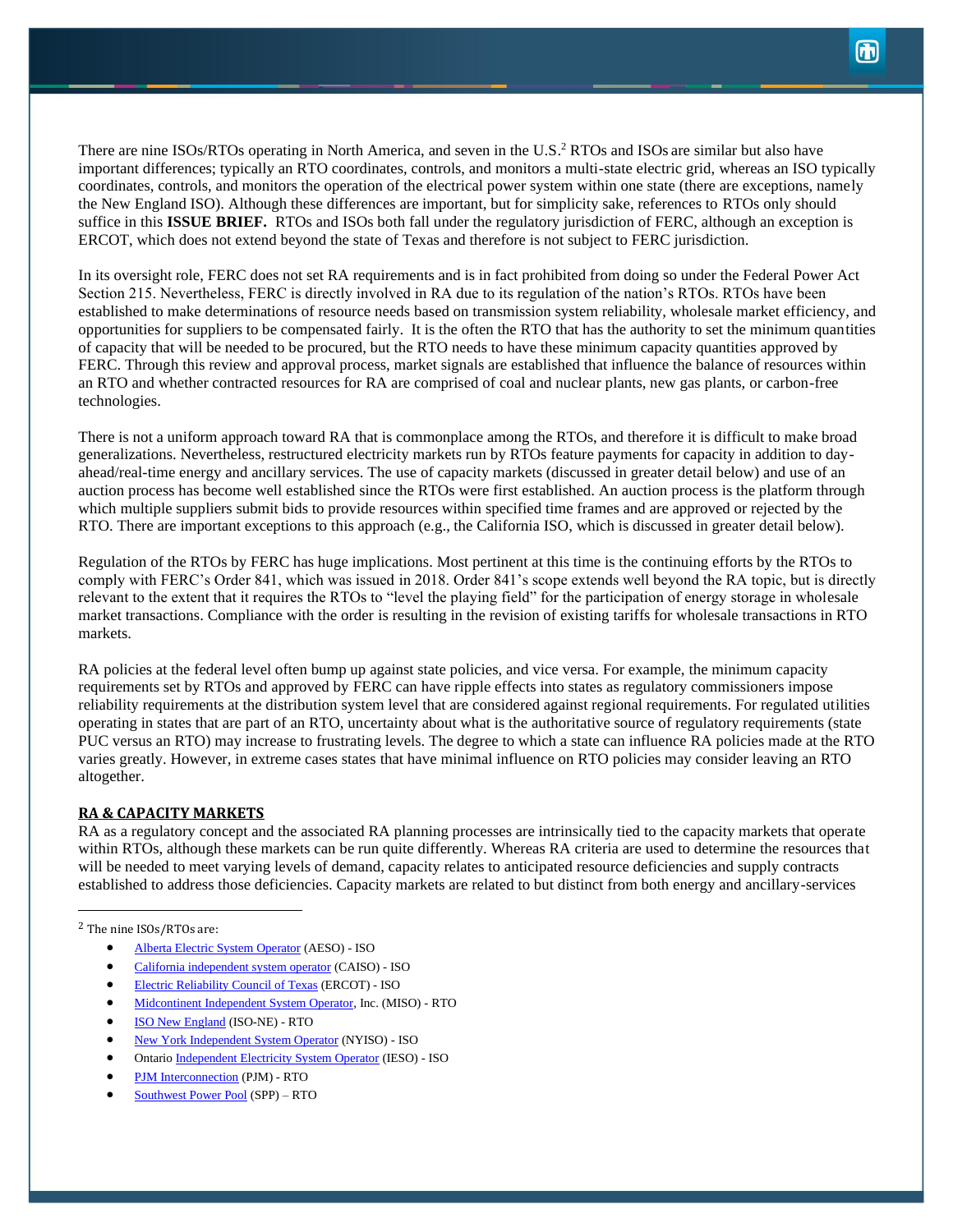markets. Energy markets involve the electricity (measured in *megawatt-hours*) that is sold and consumed in real-time by end-use customers, whereas capacity markets include purchases of power (measured in *megawatts*) far in advance of when it needs to be delivered. Ancillary-services markets involve an array of services related to grid stability and security and can include frequency regulation and control, spinning reserves, black starts, etc. Ancillary services generally account for a very small portion of market revenue.

Capacity can be purchased from days to years in advance, depending upon the nature of the RTO market. As with energy, capacity can be secured through ownership of a generating unit or through a bilateral contract or some other form of self-supply. Capacity can also be purchased through wholesale capacity markets operated by some RTOs. In either scenario, utilities that operate inside an RTO generally must meet the capacity requirements calculated for the utility by the RTO. At their most basic level, capacity markets in RTOs can be thought of as the mechanisms through which RA requirements are fulfilled.

Capacity can be offered from a variety of resource options, including renewables and DER, but also new and existing generators; energy efficiency and demand response; T&D upgrades, etc. In most capacity markets, distinctions are not made regarding the resources included in the capacity offer (i.e., no distinctions made between fossil fuels and renewables), and no distinction is made between supply-side and demand-side resources either (i.e., power from a power plant is not distinguished from demand response resources that can also contribute to capacity offers). Instead, suppliers who own resources bid into a capacity market based on their total cost of operation. A clearing price is established based on this bidding process and is determined by the most expensive unit that is deemed necessary to meet demand. All power is then sold at this highest market clearing price to generators that bid to provide power at or below this market clearing price. This process can result in many distinct contracts between the RTO and suppliers until the RTO determines that enough capacity has been acquired to meet demand.

The seven ISOs/RTOs operating in the U.S. approach capacity needs and deficits in different ways. The following chart summarizes the ways in which RA is addressed within the seven U.S. RTOs. four of the nation's seven RTOs operate capacity markets. As discussed above, capacity represents a utility's obligation to have enough generation to meet customer demand at all times.

| ISO/RTO        | <b>UNDER FERC</b>                                                                                                     | <b>RA APPROACH</b>                                                                                              | <b>TRANSACTION FORMAT</b>                                                                                                                                                                                                                                                                                                                                                  |
|----------------|-----------------------------------------------------------------------------------------------------------------------|-----------------------------------------------------------------------------------------------------------------|----------------------------------------------------------------------------------------------------------------------------------------------------------------------------------------------------------------------------------------------------------------------------------------------------------------------------------------------------------------------------|
|                | <b>JURISDICTION?</b>                                                                                                  |                                                                                                                 |                                                                                                                                                                                                                                                                                                                                                                            |
| California ISO | Yes, because the<br>state's<br>transmission<br>lines connect to<br>infrastructure in<br>other Western<br>U.S. states. | RA requirements,<br>but no capacity<br>market.                                                                  | LSE's engage in bi-lateral contracts with<br>energy suppliers to ensure that the capacity<br>required by the CA-ISO is available.<br>California also employs an Energy Imbalance<br>Market (EIM), which operates in similar ways<br>to a central clearinghouse for                                                                                                         |
| ERCOT          | No, because the<br>transmission<br>lines in the<br>ERCOT region do<br>not extend<br>beyond the<br>borders of Texas.   | Energy-only / No<br>capacity market.<br><b>ERCOT</b> does not<br>fall under FERC<br>jurisdiction.               | Reserve margins are still used.                                                                                                                                                                                                                                                                                                                                            |
| <b>MISO</b>    | Yes, as the<br>transmission<br>networks of<br>multiple member<br>states transcend<br>state borders.                   | Voluntary<br>capacity market<br>(referred to the<br>"Planning<br>Resource<br>Auction"), which<br>applies to the | MISO's capacity market operates several<br>months in advance of any given planning<br>year. This market is considered voluntary in<br>that utilities are generally free to self-supply<br>capacity and only use the market to purchase<br>capacity needed for residual needs.<br>MISO acknowledges that its member states<br>have RA responsibility, but maintains that is |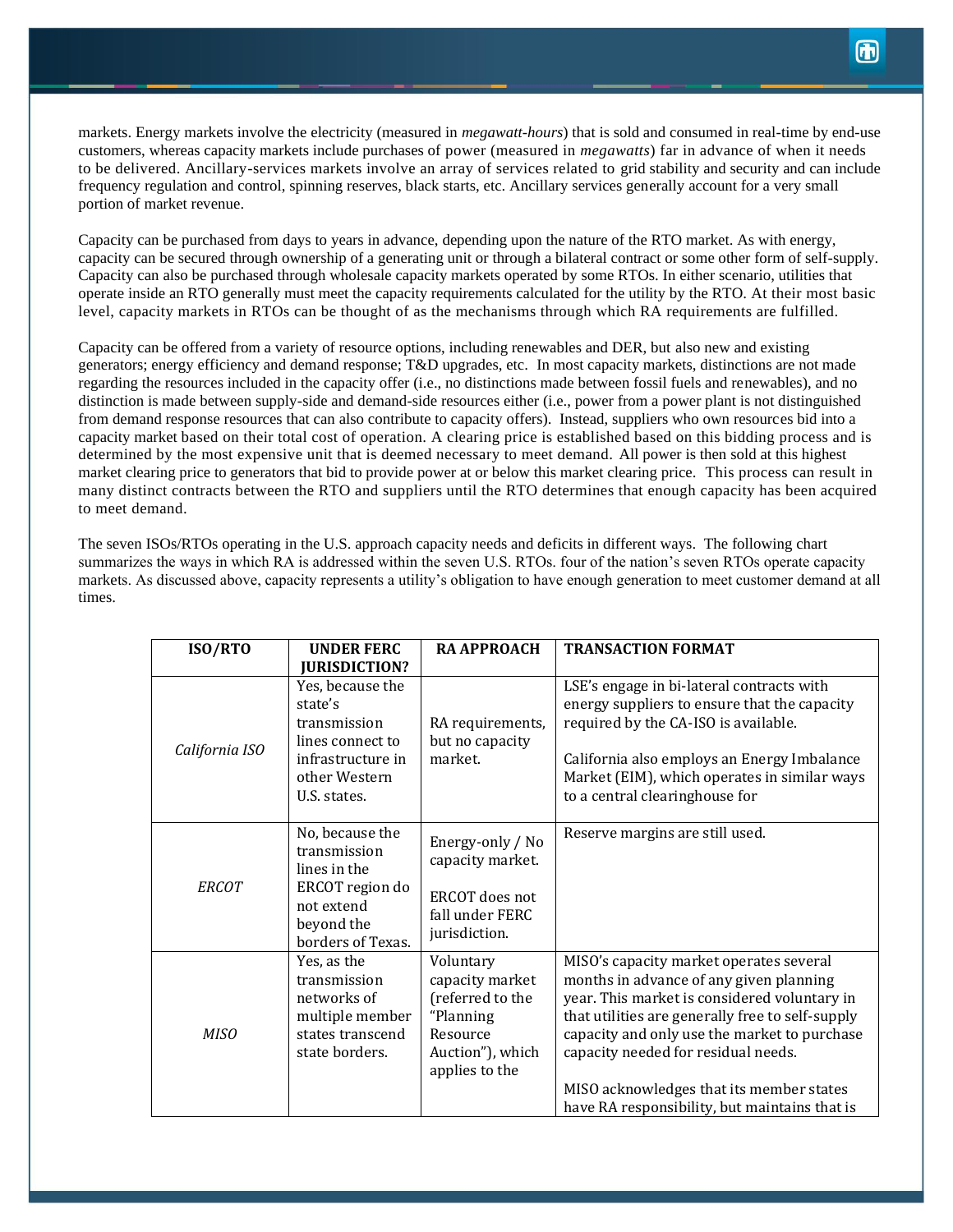|                                  |                                                                                                                | northern region<br>of MISO.<br>MISO does not<br>operate a<br>capacity market<br>in its southern<br>region. | shared with the LSEs, FERC and MISO itself.<br>In practice, MISO establishes RA<br>requirements based on initial input from the<br>states, and each LSE can meet the<br>requirement through owned resources,<br>contracted resources, or participation in<br>MISO's voluntary capacity Planning Resource<br>Auction.                                                                                                                                                                                                                                                                                                                                                                                                                                                                                                                                                                                  |
|----------------------------------|----------------------------------------------------------------------------------------------------------------|------------------------------------------------------------------------------------------------------------|-------------------------------------------------------------------------------------------------------------------------------------------------------------------------------------------------------------------------------------------------------------------------------------------------------------------------------------------------------------------------------------------------------------------------------------------------------------------------------------------------------------------------------------------------------------------------------------------------------------------------------------------------------------------------------------------------------------------------------------------------------------------------------------------------------------------------------------------------------------------------------------------------------|
| New England ISO                  | Yes, as the<br>transmission<br>networks of<br>multiple member<br>states transcend<br>state borders.            | Mandatory<br>capacity market                                                                               | ISO-NE operates a mandatory capacity<br>market, called the "forward capacity market,"<br>which procures capacity three years in<br>advance. It is a mandatory market in the<br>sense that all capacity used to meet required<br>reserve margins must be purchased through a<br>capacity market auction.<br>Year-long commitments to provide capacity<br>are procured through auctions held three<br>years in advance.                                                                                                                                                                                                                                                                                                                                                                                                                                                                                 |
| New York ISO<br>(NYISO)          | Yes, because the<br>state's<br>transmission<br>lines connect to<br>infrastructure in<br>neighboring<br>states. | Mandatory<br>capacity market                                                                               | Mandatory in the sense that all capacity used<br>to meet required reserve margins must be<br>purchased through a capacity market auction.<br>The ISO operates a shorter-term capacity<br>market than in PJM and ISO-NE, but it is only<br>mandatory within the New York City and<br>Lower Hudson Valley zones.                                                                                                                                                                                                                                                                                                                                                                                                                                                                                                                                                                                        |
| $P$ <i>JM</i><br>Interconnection | Yes, as the<br>transmission<br>networks of<br>multiple member<br>states transcend<br>state borders.            | Mandatory<br>capacity market                                                                               | PJM's capacity market is referred to as<br>(known as the "Reliability Pricing Model") as<br>an example, but most capacity markets work<br>in a similar way.<br>Mandatory in the sense that all capacity used<br>to meet required reserve margins must be<br>purchased through a capacity market auction.<br>Annual auction (referred to as a "Base<br>$\bullet$<br>Residual Auction") for deliveries three<br>years in advance.<br>Smaller, balancing auctions (referred to<br>$\bullet$<br>as Incremental Auctions") that are held in<br>advance of delivery dates so that<br>adjustment to capacity needs can be<br>made.<br>PJM operates a three-year forward<br>mandatory capacity market, called the<br>reliability pricing model. In December 2019,<br>FERC decided to dramatically expand PJM's<br>capacity market's MOPR, greatly restricting<br>public power's self-supply ability and state |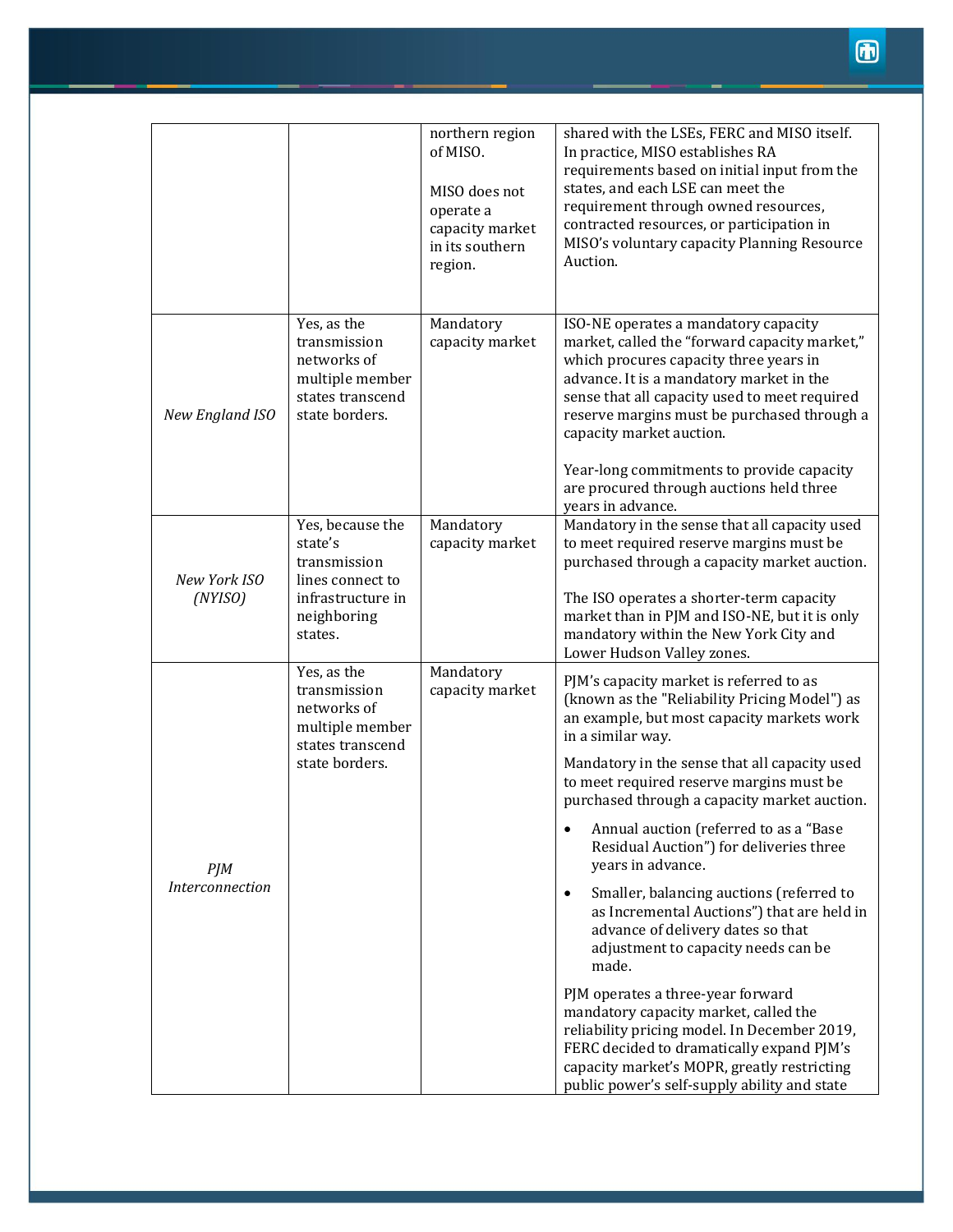|                               |                                                                                                     |                                           | efforts to procure renewable resources or<br>prevent nuclear plants from retiring.                                                           |
|-------------------------------|-----------------------------------------------------------------------------------------------------|-------------------------------------------|----------------------------------------------------------------------------------------------------------------------------------------------|
| Southwest Power<br>Pool (SPP) | Yes, as the<br>transmission<br>networks of<br>multiple member<br>states transcend<br>state borders. | RA requirements,<br>no capacity<br>market | SPP transitioned to a full RTO with both a<br>day-ahead and real-time market in March<br>2014, but has not implemented a capacity<br>market. |

Unlike pure energy markets, several RTO capacity markets (ISO-NE, PJM, and NYISO) also include mechanisms that influence how capacity is priced, such as minimum offer price rules (MOPR) in PJM and buyer-side mitigation (BSM) rules in the NY-ISO (both discussed in greater detail below). Some of these mechanisms have created conflicts between pure-play economic transactions that are customary in RTO markets and subsidies provided at the state level for renewables, DER and other demand-side solutions that impact the market clearing price.

Nevertheless, data from the North American Electric Reliability Corporation (NERC) show that the three U.S. regions with capacity markets have some of the largest surpluses of generating capacity. For instance, the ISO-NE has a reserve target of 17.9 percent, but forecasts estimate the region's PRM to be between 27 percent and 40 percent. Similarly, PJM has a target reserve of 15.7 percent but is projected to have a 34 percent reserve margin at minimum, and it could be as high as 70 percent.

## **RA & ENERGY STORAGE**

Given that RA is a well-established concept, it might be assumed that RA practices are also well defined, but that would be the wrong assumption to make. Despite the fact that RA has been a prominent regulatory concept since the early 2000s, and that some capacity markets were formed soon thereafter, what is changing, and changing at a rapid pace, are the variations among the resources that comprise the required supply.

Historically, RA planning relied on traditional resources such as coal and natural gas. These resources have been viewed as being particularly reliable during peak periods when compared to renewable resources that are inherently intermittent due to weather factors that can be frustratingly unreliable. However, as a result of multiple market factors previously mentioned (e.g., falling prices, improved technologies, enabling policies at the state level) in the last five years nearly half of new capacity added to RTO markets has been from renewable resources with intermittent production (i.e., solar and wind). Demand response resources have also earned a substantial market share in capacity markets in the last five years.

Despite this increasingly prominent role that renewables are playing in RA policy discussions, from a practical standpoint the extent to which renewables can be relied upon to meet supply requirements is a separate consideration. This is the market entry point at which ES technologies become particularly relevant and a necessary component. Adding an unprecedented (and large) amount of renewables onto the grid to meet RA requirements, while simultaneously removing traditional resources off the grid, requires major changes in power system planning fundamentals. Grid operators who are witnessing in real time how market forces are driving more fossil-based plants offline are justifiably concerned about how power supply that is increasingly comprised of intermittent resources may not have the capability of being dispatched at will. Periods of risk are no longer isolated to peak loads but instead may be shifting to extreme weather events that exacerbate the intermittency of renewables.

ES, or at least some ES technologies, have assumed a place among a suite of options now available to address system-wide RA, evaluated against existing peaker generators, demand response strategies, and T&D upgrades. In addition, the relationship between ES and renewable forms of energy such as solar and wind is becoming increasingly better understood, and this means ES is increasingly being positioned to participate in most of the existing energy, capacity and ancillary services markets within the ISO/RTOs, along with being included in state-level initiatives that address reliability at the distribution level. The result is that ES technologies are expected to play an ever-greater role in RA contracts, correlated with the ever-greater role that renewables will play. Failing to address outdated RA models and policies may perpetuate existing barriers that preclude ES technologies from contributing to RA needs to the extent they are presently able and will be able in the future.

Another factor that is proving to foster the role of ES in RA solutions is that capacity needs are also evolving. Some capacity shortfalls may be made up of frequent but short-duration events, which batteries can ideally support. Other capacity needs that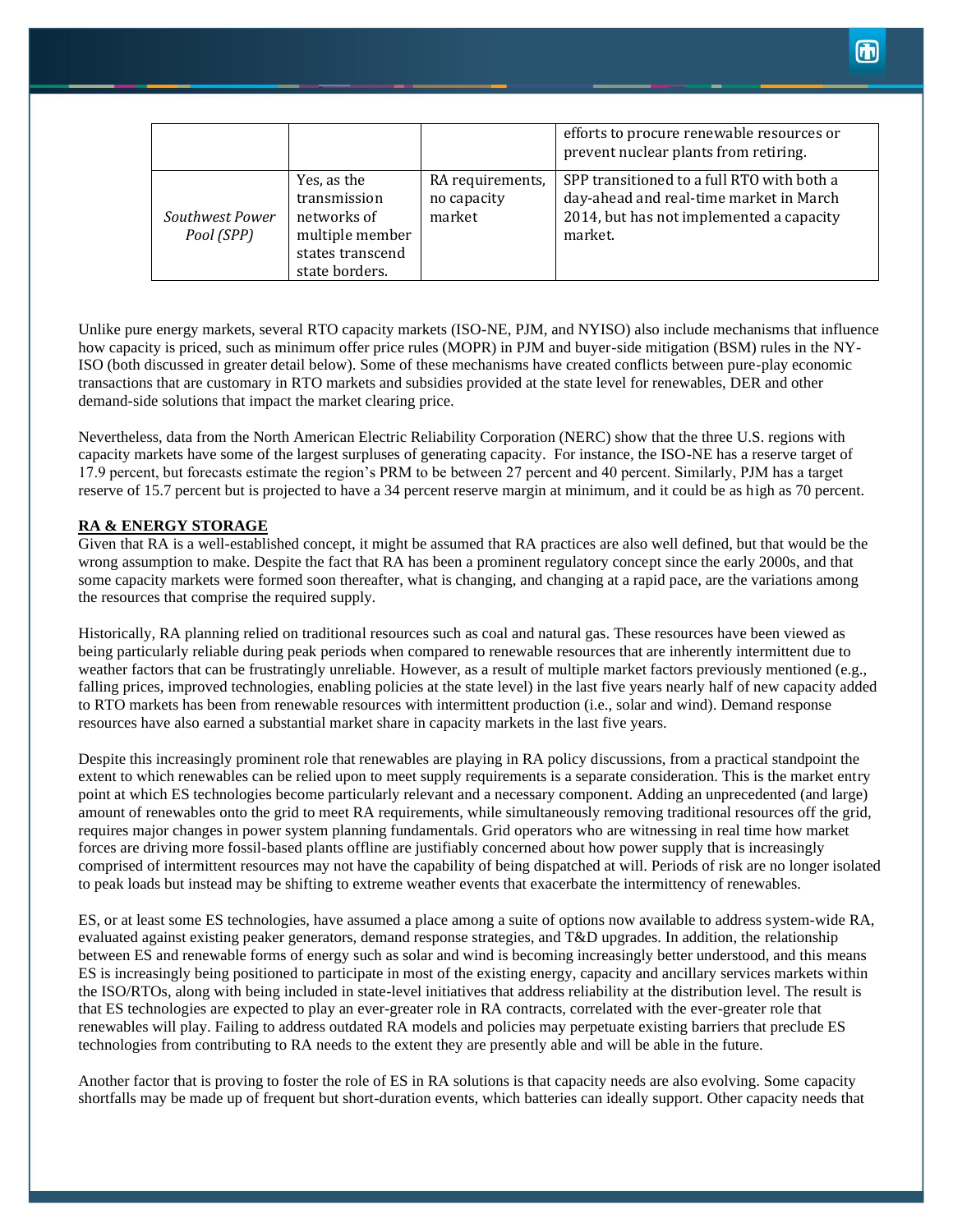result from unpredictable but long-duration events can also be served by battery technology as duration levels increase. The quick ramp-up ability of battery storage technologies is also appealing when compared to baseload resources that may not be as flexible or able to respond as quickly. Of course, ES is still not economically justified in all cases, but pairing energy storage with solar offers a more economic approach and solar + storage applications are increasingly used to match supply with demand during periods of extreme RA needs.

#### **CASE STUDY: RA IN CALIFORNIA**

As is frequently the case, California was one of the first states to create an RA program. The need stemmed from what has been generally referred to as the "California energy crisis" of the early 2000s, in which widespread outages drove policy changes that required the state to ensure that necessary power resources would be identified and guaranteed to be available on a year-ahead basis. Now nearly 20 years in existence, the maturity of California's program provides the opportunity to evaluate key policy and operational issues from which other states can learn and, through proactive measures, develop sound policies in their own regions. For instance, California's RA market was established long before cost reductions in renewable resources established them as feasible alternatives to more traditional resources.

RA in California involves both the CPUC and the CA-ISO, which is regulated by FERC. The CPUC adopted a RA policy framework back in 2004, which placed RA obligations applicable to all LSEs within the CPUC's jurisdiction: IOUs, energy service providers (ESPs), and community choice aggregators (CCAs). The RA framework requires that LSEs procure capacity so that sufficient capacity is available to the CAISO when and where it is needed. California does not have formal capacity market, but instead addresses RA needs through the CPUC program. The CPUC's RA program contains three distinct requirements: system RA requirements, local RA requirements, and flexible RA requirements.<sup>3</sup> As previously stated, California's RA market is based on bi-lateral contracts established directly between LSE's and power suppliers.

Just recently in June 2020, the CPUC adopted a "central buyer" framework that puts two of the state's IOUs (PG&E and SCE) in charge of managing local RA, which in this case relates to the resources needed for grid reliability in the Los Angeles and San Francisco Bay Area regions. At this time, the CPUC has not yet approved an RA framework for the San Diego area, for which SDG&E would serve as the central buyer.

The CA-ISO also recently amended its tariffs to allow aggregations of DER to participate in its markets. Currently, DER like local renewables + storage — generally referred to as hybrid resources — are barred from participating in California's RA market. The CPUC has declined to count such "behind-the-meter" systems for RA for now, despite ongoing calls from distributed generation supporters asking it to do so. The barrier to their participation is entirely regulatory, not one of technical capability or cost. Meanwhile, more than 30,000 MW of DER and renewables are in CAISO's interconnection queue with no path to market. In June 2020, the CPUC decided that in the future, suppliers must identify generation resources included in their RA bids, but the barrier aggregated DER remains.

## **CASE STUDY: RA IN NEW YORK**

New York is an example of where conflicts between federal and state regulatory policies are become increasingly apparent. For context, RA was historically under the sole domain of the New York Public Service Commission (PSC) through its regulation of the state's vertically integrated utilities, but that paradigm changed when the state's electricity market was restructured and the New York ISO was created, which now oversees RA.

As noted above, NYISO's capacity market employs "buyer-side mitigation" (BSM) rules that requires renewables and DER to comply with administratively determined minimum bids that are likely to be too high to allow them to clear the market. The conflict arises due to inconsistencies between NYISO market rules and clean-energy policies adopted by the PSC and New York Legislature, namely the state's Climate Leadership and Community Protection Act (CLCPA), which requires that New York get 70 percent of its electricity from renewables by 2030 and reach 100 percent zero-carbon emissions by 2040, which in turn has led to PSC requirements that regulated utilities in the state procure 6 GW of distributed solar by 2025, 9 GW of offshore wind

<sup>3</sup> These are defined as follows:

<sup>•</sup> System Capacity: These requirements address peak load when California uses the most electricity. The exact requirements are determined by forecasting the next year's peak load and adding 15% just to be safe.

<sup>•</sup> Local Capacity: These requirements address local areas during grid emergencies.

<sup>•</sup> Flexible Capacity: These requirements fluctuations in load patters associated the increase of renewables (e.g., the "duck curve" phenomenon in California). These requirements vary greatly across different time periods.